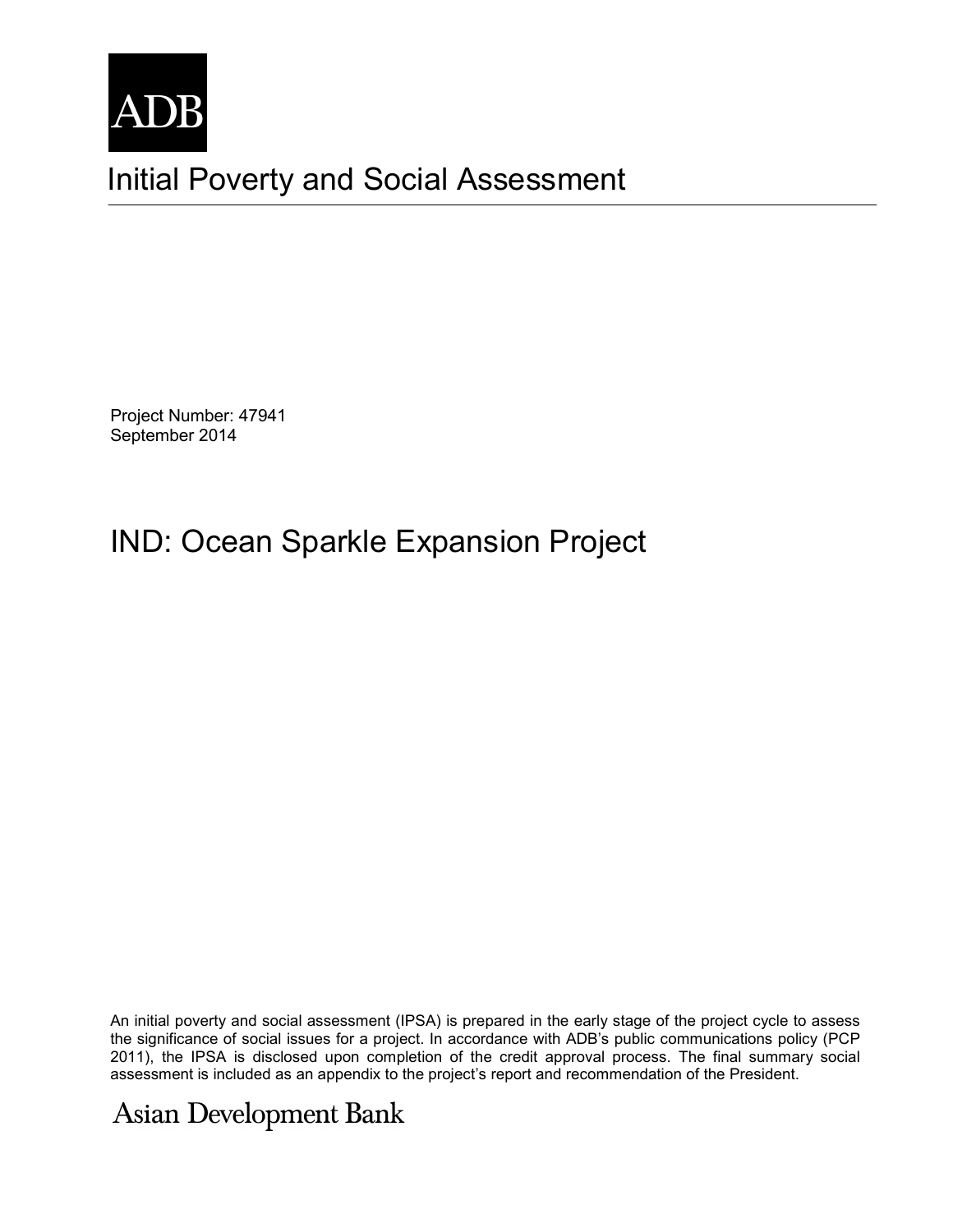## **INITIAL POVERTY AND SOCIAL ANALYSIS**

| Country:                                                                                                                                                                                                                                                                                                                                                                                                                                                                                                                                                                                                                                                                                                                                                                                                                                                                                                                   | India                     | Project Title:           | Ocean Sparkle Limited |  |
|----------------------------------------------------------------------------------------------------------------------------------------------------------------------------------------------------------------------------------------------------------------------------------------------------------------------------------------------------------------------------------------------------------------------------------------------------------------------------------------------------------------------------------------------------------------------------------------------------------------------------------------------------------------------------------------------------------------------------------------------------------------------------------------------------------------------------------------------------------------------------------------------------------------------------|---------------------------|--------------------------|-----------------------|--|
| Lending/Financing<br>Modality:                                                                                                                                                                                                                                                                                                                                                                                                                                                                                                                                                                                                                                                                                                                                                                                                                                                                                             | General Corporate Finance | Department/<br>Division: | PSOD/PSIF1            |  |
| I.<br><b>POVERTY IMPACT AND SOCIAL DIMENSIONS</b>                                                                                                                                                                                                                                                                                                                                                                                                                                                                                                                                                                                                                                                                                                                                                                                                                                                                          |                           |                          |                       |  |
| A. Links to the National Poverty Reduction Strategy and Country Partnership Strategy                                                                                                                                                                                                                                                                                                                                                                                                                                                                                                                                                                                                                                                                                                                                                                                                                                       |                           |                          |                       |  |
| The proposed project is a corporate finance loan to Ocean Sparkle Limited (OSL), a leading port operations and<br>management services provider in India. The loan will finance capital expenditure and expansion plans of OSL,<br>acquiring up to five additional tug boats and/or platform and/or offshore surface vessels of various tonnages (45 to<br>60 ton bollard pull) with an option of adding a floating dry dock facility. The project is consistent with ADB's country<br>partnership strategy and country operations business plan which support projects in transport and port development.<br>These country documents also highlight continued engagement with the private sector particularly for social and<br>physical infrastructure projects including transport. <sup>8</sup>                                                                                                                         |                           |                          |                       |  |
| Ports and shipping development is prioritized in India's Twelfth Five-Year Plan. <sup>b</sup> Considered as the backbone of<br>India's economic growth, the port sector faces many challenges including (i) bottleneck caused by insufficient<br>capacity, (ii) inefficient operation of the port due to lack of capacity and regulatory constraints, (iii) absence of<br>seamless connectivity with other transport modes of rail and road, and (iv) high port tariff imposed by the regulatory<br>body at the major ports. To address these challenges, the Plan commits to investing adequately in the port sector to<br>meet the growing capacity needs, improving efficiency by reducing the turn round time, and introducing legislative<br>reforms to support these efforts. The Plan also highlights the role of private sector in realizing anticipated capacity<br>addition through public-private partnerships. |                           |                          |                       |  |
| <b>Targeting Classification</b><br>В.                                                                                                                                                                                                                                                                                                                                                                                                                                                                                                                                                                                                                                                                                                                                                                                                                                                                                      |                           |                          |                       |  |
| ⊠General Intervention □Individual or Household (TI-H) □Geographic (TI-G) □Non-Income MDGs (TI-M1, M2, etc.)                                                                                                                                                                                                                                                                                                                                                                                                                                                                                                                                                                                                                                                                                                                                                                                                                |                           |                          |                       |  |
| The proposed investment is expected to increase efficiency in Indian ports which will contribute to more trade<br>volumes, greater regional integration, and increased private sector participation in country's port sector.                                                                                                                                                                                                                                                                                                                                                                                                                                                                                                                                                                                                                                                                                              |                           |                          |                       |  |
| C. Poverty and Social Analysis                                                                                                                                                                                                                                                                                                                                                                                                                                                                                                                                                                                                                                                                                                                                                                                                                                                                                             |                           |                          |                       |  |
| 1. Key issues and potential beneficiaries. The corporate finance loan to OSL will be used to expand its business<br>operations, which is expected to contribute to increasing port efficiency.                                                                                                                                                                                                                                                                                                                                                                                                                                                                                                                                                                                                                                                                                                                             |                           |                          |                       |  |
| 2. Impact channels and expected systemic changes. The proposed investment is expected to increase trade volumes<br>in Indian ports, increase private sector participation in the country's port sector, and ultimately contribute to economic<br>growth.                                                                                                                                                                                                                                                                                                                                                                                                                                                                                                                                                                                                                                                                   |                           |                          |                       |  |
| 3. Focus of (and resources allocated in) the PPTA or due diligence. Due diligence will include environmental and<br>social safeguard as well as other social dimensions issues.                                                                                                                                                                                                                                                                                                                                                                                                                                                                                                                                                                                                                                                                                                                                            |                           |                          |                       |  |
| 4. Specific analysis for policy-based lending. N/A                                                                                                                                                                                                                                                                                                                                                                                                                                                                                                                                                                                                                                                                                                                                                                                                                                                                         |                           |                          |                       |  |
| Ш.<br><b>GENDER AND DEVELOPMENT</b>                                                                                                                                                                                                                                                                                                                                                                                                                                                                                                                                                                                                                                                                                                                                                                                                                                                                                        |                           |                          |                       |  |
| 1. What are the key gender issues in the sector/subsector that are likely to be relevant to this project or program?<br>There is limited data on the participation of women in transport sector, particularly in the port subsector. ILO reports<br>that in India, only 19% women are in the labor market and only 6.8% of these women are in the transport, storage,<br>and communication sector (ILO 2013). <sup>c</sup> Under representation could be because of the nature of the working<br>conditions and/or gender stereotyping. Possibilities for the employment of women will be explored during due<br>diligence.                                                                                                                                                                                                                                                                                                |                           |                          |                       |  |

2. Does the proposed project or program have the potential to make a contribution to the promotion of gender equity and/or empowerment of women by providing women's access to and use of opportunities, services, resources,

assets, and participation in decision making?<br>  $\Box$  Yes  $\Box$  No Please explain.  $\overline{\boxtimes}$  No Please explain.

Considering the nature of the investment which is a corporate finance loan for the acquisition of tugboats there is limited opportunity for gender equity measures.

3. Could the proposed project have an adverse impact on women and/or girls or widen gender inequality?  $\Box$  Yes  $\Box$  No Please explain . Due diligence will assess whether rights of women workers are r Due diligence will assess whether rights of women workers are respected especially with respect to health and safety, and maternity benefits. The due diligence will review the human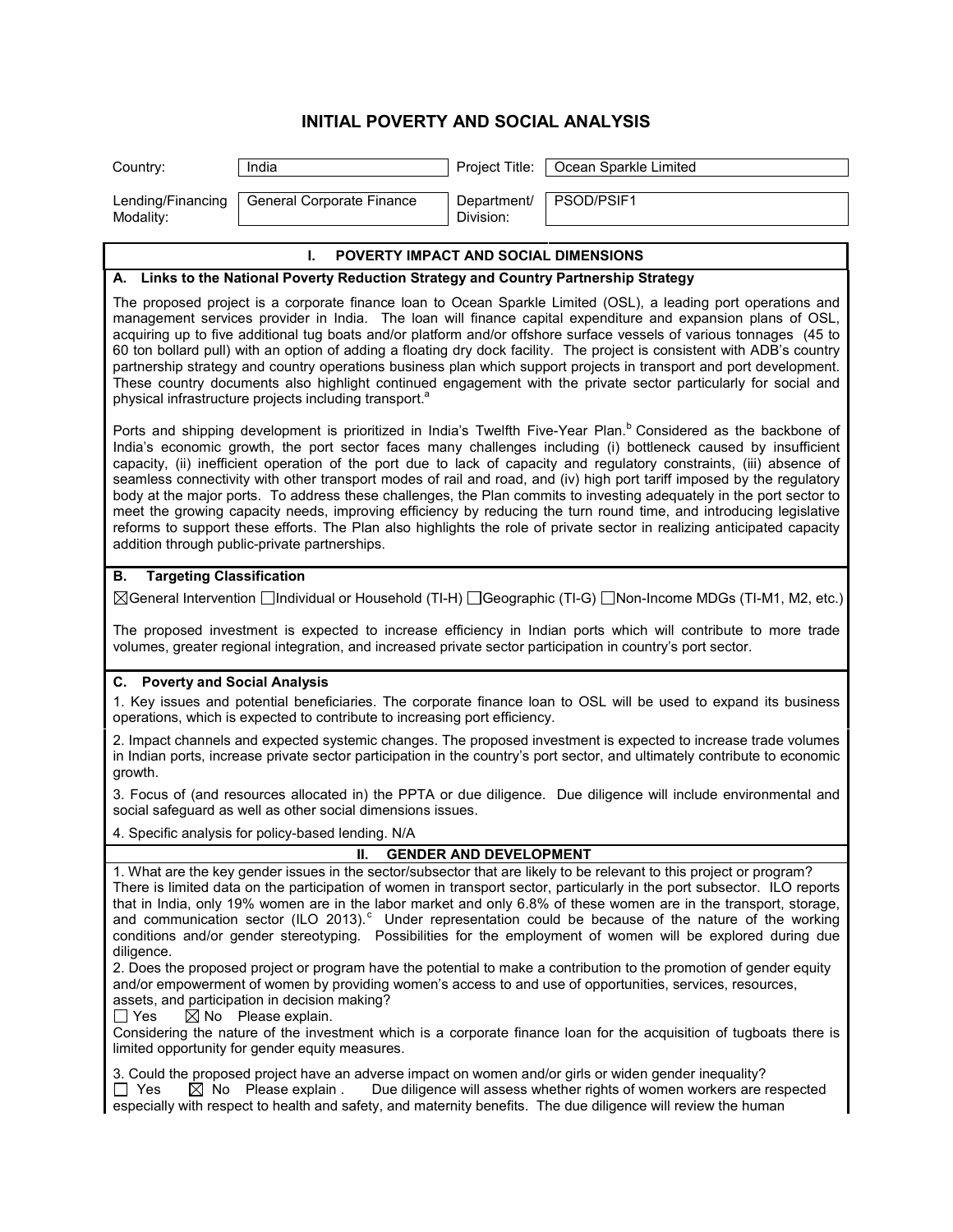| resource policies of OSL to ensure that the OSL operations do not have adverse impacts on women or widen gender<br>inequality.                                                                                                                                                                                                                                                                                                                                                                                                                                                                                                                                                                                                                                                                                                            |  |  |  |
|-------------------------------------------------------------------------------------------------------------------------------------------------------------------------------------------------------------------------------------------------------------------------------------------------------------------------------------------------------------------------------------------------------------------------------------------------------------------------------------------------------------------------------------------------------------------------------------------------------------------------------------------------------------------------------------------------------------------------------------------------------------------------------------------------------------------------------------------|--|--|--|
| 4. Indicate the intended gender mainstreaming category:                                                                                                                                                                                                                                                                                                                                                                                                                                                                                                                                                                                                                                                                                                                                                                                   |  |  |  |
| GEN (gender equity theme)<br>EGM (effective gender mainstreaming)<br>$\Box$<br>$\boxtimes$ NGE (no gender elements)<br>SGE (some gender elements)                                                                                                                                                                                                                                                                                                                                                                                                                                                                                                                                                                                                                                                                                         |  |  |  |
|                                                                                                                                                                                                                                                                                                                                                                                                                                                                                                                                                                                                                                                                                                                                                                                                                                           |  |  |  |
| Ш.<br><b>PARTICIPATION AND EMPOWERMENT</b>                                                                                                                                                                                                                                                                                                                                                                                                                                                                                                                                                                                                                                                                                                                                                                                                |  |  |  |
| 1. Who are the main stakeholders of the project, including beneficiaries and negatively affected people? Identify how<br>they will participate in the project design. OSL operations are expected to be largely within the port complexes with<br>limited opportunities for interactions and involvement of the communities. The stakeholders include port authorities,<br>shipping companies and communities in the vicinity of the ports. Due diligence will assess how these stakeholders<br>are engaged effectively in OSL's operations,                                                                                                                                                                                                                                                                                              |  |  |  |
| 2. How can the project contribute (in a systemic way) to engaging and empowering stakeholders and beneficiaries,<br>particularly, the poor, vulnerable and excluded groups? What issues in the project design require participation of the<br>poor and excluded? The due diligence will discuss implementation of a stakeholder engagement program to<br>effectively engage OSL's stakeholders in its operations. Due diligence will look into OSL's corporate social<br>responsibility initiatives and check whether these support local communities. While OSL's operations are expected to<br>be within port facilities and are unlikely to have interactions with the general communities, the due diligence will<br>assess the effectiveness of the grievance redress mechanism, especially for the poor and vulnerable communities. |  |  |  |
| 3. What are the key, active, and relevant civil society organizations in the project area? What is the level of civil<br>society organization participation in the project design?<br>$\Box$ N Information generation and sharing $\Box$ N Consultation<br>$\Box$ N Collaboration                                                                                                                                                                                                                                                                                                                                                                                                                                                                                                                                                         |  |  |  |
| $\Box$ N Partnership<br>4. Are there issues during project design for which participation of the poor and excluded is important? What are they                                                                                                                                                                                                                                                                                                                                                                                                                                                                                                                                                                                                                                                                                            |  |  |  |
| and how shall they be addressed? $\Box$ Yes<br>$\boxtimes$ No                                                                                                                                                                                                                                                                                                                                                                                                                                                                                                                                                                                                                                                                                                                                                                             |  |  |  |
| There are no issues in the project design requiring the participation of the poor and excluded.                                                                                                                                                                                                                                                                                                                                                                                                                                                                                                                                                                                                                                                                                                                                           |  |  |  |
| IV.<br><b>SOCIAL SAFEGUARDS</b><br>A. Involuntary Resettlement Category $\Box$ A $\Box$ B $\boxtimes$ C $\Box$ FI                                                                                                                                                                                                                                                                                                                                                                                                                                                                                                                                                                                                                                                                                                                         |  |  |  |
| 1. Does the project have the potential to involve involuntary land acquisition resulting in physical and economic                                                                                                                                                                                                                                                                                                                                                                                                                                                                                                                                                                                                                                                                                                                         |  |  |  |
| displacement? $\Box$ Yes<br>$\boxtimes$ No                                                                                                                                                                                                                                                                                                                                                                                                                                                                                                                                                                                                                                                                                                                                                                                                |  |  |  |
| No land acquisition or resettlement impacts are anticipated. Due diligence will confirm that OSL's operations are<br>within the boundaries of port complex.                                                                                                                                                                                                                                                                                                                                                                                                                                                                                                                                                                                                                                                                               |  |  |  |
| 2. What action plan is required to address involuntary resettlement as part of the PPTA or due diligence process?                                                                                                                                                                                                                                                                                                                                                                                                                                                                                                                                                                                                                                                                                                                         |  |  |  |
| $\Box$ Resettlement plan<br>$\Box$ Resettlement framework<br>$\Box$ Social impact matrix                                                                                                                                                                                                                                                                                                                                                                                                                                                                                                                                                                                                                                                                                                                                                  |  |  |  |
| $\boxtimes$ None<br>$\Box$ Environmental and social management system arrangement                                                                                                                                                                                                                                                                                                                                                                                                                                                                                                                                                                                                                                                                                                                                                         |  |  |  |
| B. Indigenous Peoples Category □ A □ B ⊠ C □ FI                                                                                                                                                                                                                                                                                                                                                                                                                                                                                                                                                                                                                                                                                                                                                                                           |  |  |  |
| 1. Does the proposed project have the potential to directly or indirectly affect the dignity, human rights, livelihood<br>systems, or culture of indigenous peoples?<br>T Yes<br>$\boxtimes$ No<br>2. Does it affect the territories or natural and cultural resources indigenous peoples own, use, occupy, or claim, as<br>Due diligence will confirm that OSL's operations are within the port<br>their ancestral domain? $\Box$ Yes<br>$\boxtimes$ No<br>facilities, and that there are will be no impacts on tribal communities.                                                                                                                                                                                                                                                                                                      |  |  |  |
| 3. Will the project require broad community support of affected indigenous communities? $\Box$ Yes $\boxtimes$ No<br>4. What action plan is required to address risks to indigenous peoples as part of the PPTA or due diligence process?<br>$\Box$ Indigenous peoples plan $\Box$ Indigenous peoples planning framework $\Box$ Social Impact matrix<br>$\boxtimes$ None<br>$\Box$ Environmental and social management system arrangement                                                                                                                                                                                                                                                                                                                                                                                                 |  |  |  |
| V.<br>OTHER SOCIAL ISSUES AND RISKS                                                                                                                                                                                                                                                                                                                                                                                                                                                                                                                                                                                                                                                                                                                                                                                                       |  |  |  |
| 1. What other social issues and risks should be considered in the project design?                                                                                                                                                                                                                                                                                                                                                                                                                                                                                                                                                                                                                                                                                                                                                         |  |  |  |
| $\Box$ L Creating decent jobs and employment $\Box$ M Adhering to core labor standards $\Box$ L Labor retrenchment<br>$\Box$ Spread of communicable diseases, including HIV/AIDS $\Box$ Increase in human trafficking $\Box$ Affordability<br>$\Box$ Increase in unplanned migration<br>$\Box$ Increase in vulnerability to natural disasters $\Box$ Creating political instability<br>$\Box$ Creating internal social conflicts<br>$\Box$ Others, please specify<br>2. How are these additional social issues and risks going to be addressed in the project design?                                                                                                                                                                                                                                                                     |  |  |  |
| Due diligence will confirm whether OSL observes national labor laws and regulations and the internationally<br>recognized core labor standards.                                                                                                                                                                                                                                                                                                                                                                                                                                                                                                                                                                                                                                                                                           |  |  |  |

## **VI. PPTA OR DUE DILIGENCE RESOURCE REQUIREMENT**